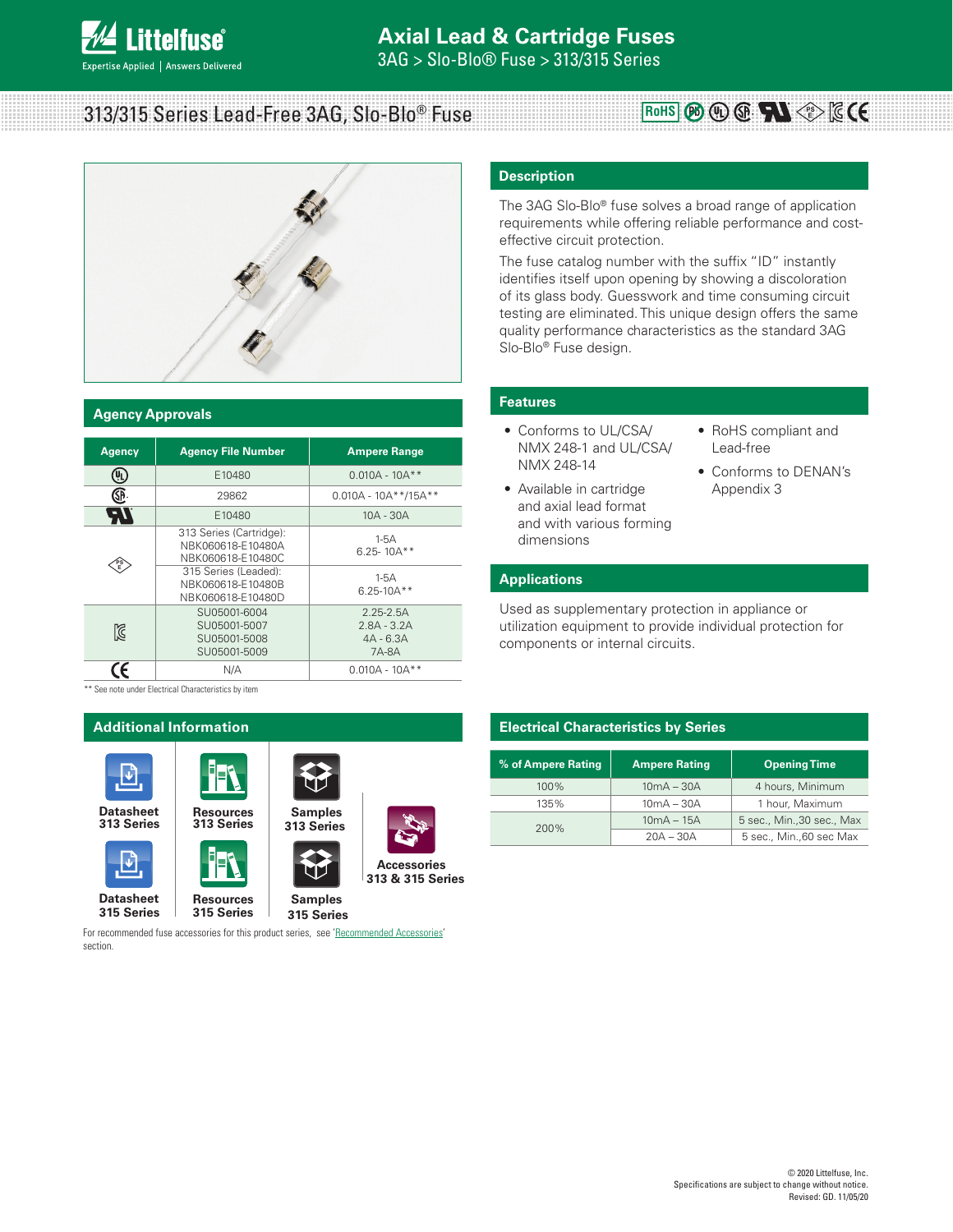

# **Axial Lead & Cartridge Fuses**

3AG > Slo-Blo® Fuse > 313/315 Series

| <b>Electrical Characteristic Specifications by Item</b> |  |
|---------------------------------------------------------|--|
|                                                         |  |
|                                                         |  |

|             | <b>Ampere</b>        | <b>Voltage</b>       |                               | <b>Nominal Cold</b>         | <b>Nominal</b>                                          | <b>Agency Approvals</b>   |                          |                           |                           |                           |                           |
|-------------|----------------------|----------------------|-------------------------------|-----------------------------|---------------------------------------------------------|---------------------------|--------------------------|---------------------------|---------------------------|---------------------------|---------------------------|
| Amp<br>Code | <b>Rating</b><br>(A) | <b>Rating</b><br>(V) | Interrupting<br><b>Rating</b> | <b>Resistance</b><br>(Ohms) | <b>Melting</b><br>I <sup>2</sup> t (A <sup>2</sup> sec) | $\bigcirc$                | <b>GP</b>                | $\boxtimes$               | $\blacksquare$            | E                         | $\mathsf{C}\mathsf{C}$    |
| .010        | 0.01                 | 250                  |                               | 4300.0000                   | 0.000121                                                | $\times$                  | $\times$                 | $\sim$                    | ÷                         | $\overline{\phantom{a}}$  | $\times$                  |
| .031        | 0.031                | 250                  |                               | 430.0000                    | 0.00303                                                 | $\times$                  | $\times$                 | ÷,                        |                           | à.                        | $\times$                  |
| .040        | 0.04                 | 250                  |                               | 300.0000                    | 0.00630                                                 | $\mathsf X$               | $\times$                 | ÷,                        |                           |                           | $\boldsymbol{\mathsf{X}}$ |
| .062        | 0.062                | 250                  |                               | 120.0000                    | 0.0210                                                  | $\mathsf X$               | $\times$                 | ÷.                        |                           | ÷.                        | $\boldsymbol{\mathsf{X}}$ |
| .100        | 0.1                  | 250                  |                               | 43.0000                     | 0.0850                                                  | $\mathsf X$               | $\times$                 | L.                        |                           | L.                        | $\mathsf X$               |
| .125        | 0.125                | 250                  |                               | 30,0000                     | 0.152                                                   | $\times$                  | $\times$                 | ÷,                        |                           | ä,                        | $\times$                  |
| .150        | 0.15                 | 250                  |                               | 20,0000                     | 0.270                                                   | $\mathsf X$               | $\times$                 | $\overline{a}$            |                           | $\overline{\phantom{a}}$  | $\mathsf X$               |
| .175        | 0.175                | 250                  |                               | 8.6700                      | 0.177                                                   | $\boldsymbol{\mathsf{X}}$ | $\times$                 | í.                        |                           |                           | X                         |
| .187        | 0.187                | 250                  |                               | 8.0100                      | 0.230                                                   | $\boldsymbol{\times}$     | $\times$                 | L,                        |                           | L,                        | $\mathsf X$               |
| .200        | 0.2                  | 250                  | 35A@250Vac                    | 6.5900                      | 0.270                                                   | $\boldsymbol{\mathsf{X}}$ | $\times$                 | ÷,                        |                           | ä,                        | $\boldsymbol{\mathsf{X}}$ |
| .250        | 0.25                 | 250                  | 10KA@125Vac                   | 4.2700                      | 0.385                                                   | $\mathsf X$               | $\times$                 | ÷                         |                           | ÷.                        | $\mathsf X$               |
| .300        | 0.3                  | 250                  |                               | 3.1350                      | 0.730                                                   | $\boldsymbol{\mathsf{X}}$ | $\times$                 | ٠                         |                           | ä,                        | X                         |
| .375        | 0.375                | 250                  |                               | 2.0950                      | 1.23                                                    | $\mathsf X$               | $\times$                 | $\overline{a}$            | ٠                         | $\overline{a}$            | $\mathsf X$               |
| .400        | 0.4                  | 250                  |                               | 1.8750                      | 1.35                                                    | $\boldsymbol{\mathsf{X}}$ | $\times$                 | ×                         | ×                         | ÷.                        | $\boldsymbol{\mathsf{X}}$ |
| $.500*$     | 0.5                  | 250                  |                               | 1.2600                      | 2.55                                                    | $\boldsymbol{\mathsf{X}}$ | $\mathsf X$              | $\overline{\phantom{a}}$  | $\sim$                    | $\overline{\phantom{a}}$  | $\boldsymbol{\mathsf{X}}$ |
| .600        | 0.6                  | 250                  |                               | 0.9120                      | 4.00                                                    | $\boldsymbol{\mathsf{X}}$ | $\times$                 | ٠                         | ٠                         | ÷.                        | $\boldsymbol{\times}$     |
| .700        | 0.7                  | 250                  |                               | 0.7000                      | 5.90                                                    | $\mathsf X$               | $\times$                 | ÷,                        | ÷,                        | ÷,                        | $\boldsymbol{\mathsf{X}}$ |
| .750        | 0.75                 | 250                  |                               | 0.6215                      | 7.16                                                    | $\mathsf X$               | $\times$                 | ÷,                        |                           | ÷.                        | $\boldsymbol{\mathsf{X}}$ |
| .800        | 0.8                  | 250                  |                               | 0.5540                      | 8.00                                                    | $\mathsf X$               | $\times$                 | i.                        |                           | $\overline{\phantom{a}}$  | $\boldsymbol{\mathsf{X}}$ |
| $001.*$     | $\mathbf{1}$         | 250                  |                               | 0.3750                      | 14.0                                                    | $\mathsf X$               | $\times$                 | ÷,                        |                           | X                         | $\boldsymbol{\mathsf{X}}$ |
| 01.2        | 1.2                  | 250                  |                               | 0.2780                      | 21.5                                                    | $\mathsf X$               | $\times$                 | ÷                         | $\overline{a}$            | $\boldsymbol{\mathsf{X}}$ | $\mathsf X$               |
| 1.25        | 1.25                 | 250                  |                               | 0.2600                      | 24.0                                                    | $\times$                  | $\times$                 | ÷,                        | ٠                         | $\times$                  | $\boldsymbol{\mathsf{X}}$ |
| $01.5*$     | 1.5                  | 250                  |                               | 0.1910                      | 38.0                                                    | $\mathsf X$               | $\times$                 | $\overline{a}$            | ÷                         | $\times$                  | $\mathsf X$               |
| 01.6        | 1.6                  | 250                  |                               | 0.1710                      | 49.6                                                    | $\boldsymbol{\mathsf{X}}$ | $\times$                 | ٠                         |                           | $\boldsymbol{\times}$     | $\boldsymbol{\times}$     |
| 01.8        | 1.8                  | 250                  | 100A@250Vac                   | 0.1410                      | 92.0                                                    | $\times$                  | $\times$                 | ÷,                        |                           | $\times$                  | $\times$                  |
| $002.*$     | $\overline{2}$       | 250                  | 10KA@125Vac                   | 0.1169                      | 77.0                                                    | X                         | $\times$                 | í.                        |                           | $\boldsymbol{\times}$     | X                         |
| 2.25        | 2.25                 | 250                  |                               | 0.0968                      | 121                                                     | $\times$                  | $\times$                 | $\mathsf X$               |                           | $\times$                  | $\times$                  |
| 02.5        | 2.5                  | 250                  |                               | 0.0811                      | 199                                                     | X                         | $\times$                 | X                         | $\overline{\phantom{a}}$  | X                         | X                         |
| 02.8        | 2.8                  | 250                  |                               | 0.0675                      | 269                                                     | $\times$                  | $\times$                 | $\times$                  |                           | $\times$                  | $\times$                  |
| $003.*$     | 3                    | 250                  |                               | 0.0593                      | 200                                                     | X                         | $\times$                 | $\boldsymbol{\mathsf{X}}$ | ٠                         | X                         | X                         |
| 03.2        | 3.2                  | 250                  |                               | 0.0529                      | 209                                                     | $\mathsf X$               | $\times$                 | $\boldsymbol{\mathsf{X}}$ | $\overline{\phantom{a}}$  | $\boldsymbol{\times}$     | $\mathsf X$               |
| $004.*$     | $\overline{4}$       | 250                  |                               | 0.0311                      | 76.1                                                    | $\boldsymbol{\mathsf{X}}$ | $\times$                 | $\boldsymbol{\mathsf{X}}$ | ÷                         | $\times$                  | $\boldsymbol{\times}$     |
| $005.*$     | 5                    | 250                  |                               | 0.0214                      | 276                                                     | $\mathsf X$               | $\times$                 | $\mathsf X$               | ÷,                        | $\boldsymbol{\mathsf{X}}$ | $\mathsf X$               |
| $6.25*$     | 6.25                 | 250                  | 200A@250Vac                   | 0.0154                      | 388                                                     | $\mathsf X$               | $\times$                 | $\boldsymbol{\times}$     | ÷                         | $\boldsymbol{\times}$     | $\boldsymbol{\times}$     |
| 06.3        | 6.3                  | 250                  | 10KA@125Vac                   | 0.0154                      | 388                                                     | $\mathsf X$               | $\times$                 | $\boldsymbol{\mathsf{X}}$ |                           | $\mathsf X$               | $\mathsf X$               |
| $007*$      | $\overline{7}$       | 250                  |                               | 0.0128                      | 547                                                     | $\boldsymbol{\mathsf{X}}$ | $\times$                 | $\boldsymbol{\mathsf{X}}$ | ä,                        | $\boldsymbol{\times}$     | $\boldsymbol{\times}$     |
| $008.*$     | 8                    | 250                  |                               | 0.0111                      | 701                                                     | $\mathsf X$               | $\times$                 | $\boldsymbol{\times}$     |                           | $\times$                  | $\boldsymbol{\times}$     |
| $010.**$    | 10                   | 250                  |                               | 0.0083                      | 1285                                                    | $\boldsymbol{\mathsf{X}}$ | $\times$                 | J.                        | ÷.                        | $\boldsymbol{\times}$     | X                         |
| $010.*$     | 10                   | 32                   |                               | 0.0083                      | 1285                                                    | $\sim$                    | ÷.                       | ÷                         | $\times$                  | ÷.                        | ÷                         |
| 012.        | 12                   | 32                   |                               | 0.0065                      | 1200                                                    | ÷.                        | ä,                       | ÷.                        | $\boldsymbol{\mathsf{X}}$ | ÷                         |                           |
| 015.        | 15                   | 32                   | 300A@32Vac                    | 0.0050                      | 2650                                                    | $\sim$                    | $\overline{\phantom{a}}$ | ÷                         | $\times$                  | ÷.                        | $\overline{\phantom{a}}$  |
| 020         | 20                   | 32                   |                               | 0.0022                      | 9560                                                    | ٠                         |                          | ÷.                        | $\times$                  | ÷                         |                           |
| 025.        | 25                   | 32                   |                               | 0.0017                      | 16500                                                   | ÷,                        | $\overline{a}$           | L,                        | $\times$                  | L.                        | $\overline{a}$            |
| 030         | 30                   | 32                   |                               | 0.0012                      | 26900                                                   |                           |                          |                           | $\times$                  |                           |                           |

\* For 313series, these ratings available with an indicating option. Add the "ID" designation to the series number. i.e. 313.500ID.<br>\*\* The 10A is designed for special voltage requirement. Available as 250Vac rated and the p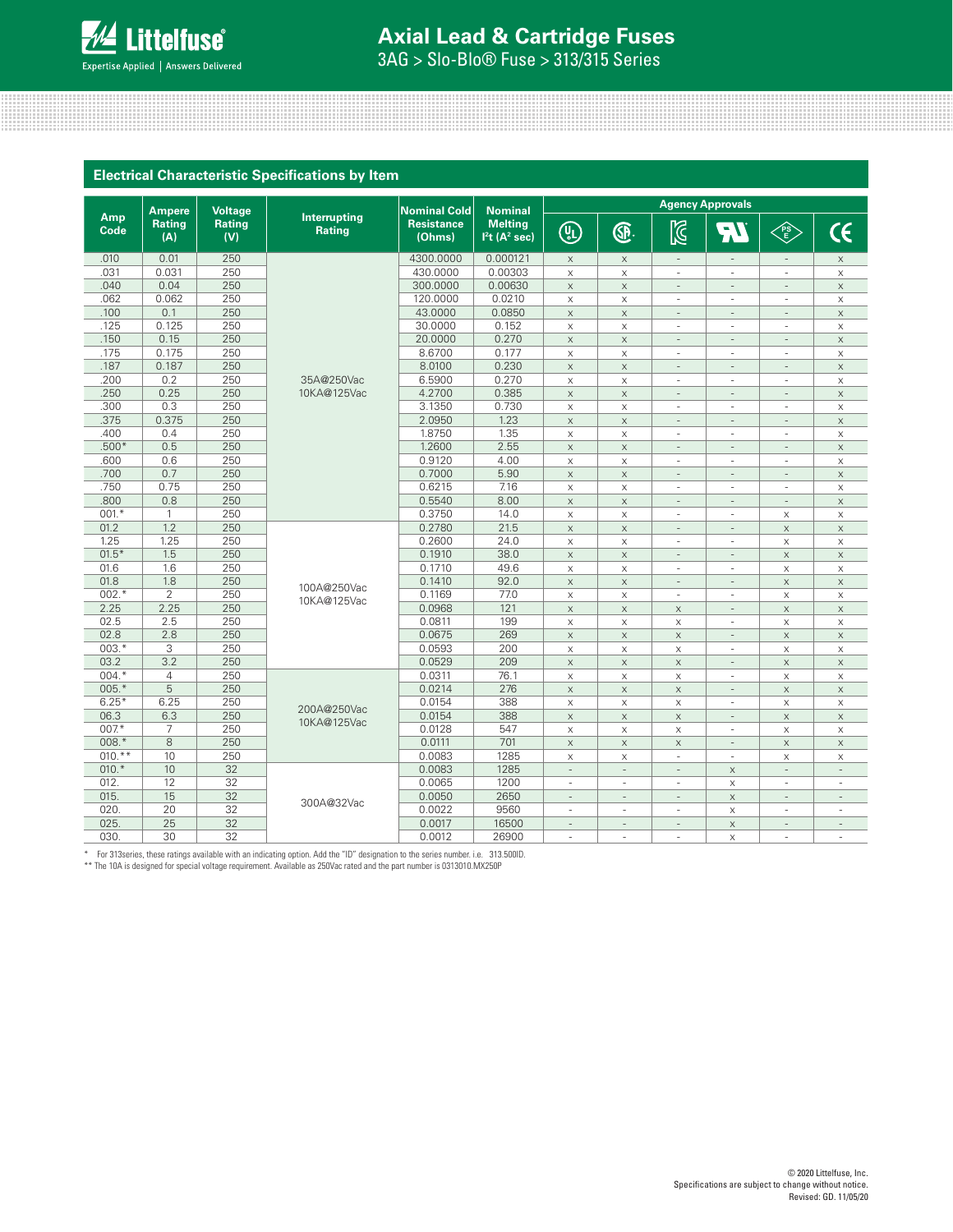

# **Axial Lead & Cartridge Fuses**

**Average Time Current Curves**

3AG > Slo-Blo® Fuse > 313/315 Series

### **Temperature Re-rating Curve**



**A - For 313/315 Series, from 10mA to 150mA B - For all other ampere ratings of 313/315 series**

**Note**:

Rerating depicted in this curve is in addition to the standard derating of 25% for continuous operation.

# **1000 100** TIME IN SECONDS **1 0.1 0.01 1/16A 0.05 0.1 1 10 100 1000 1/10A 15/100A .175A 1/4A 3/8A 1/2A 3/4A 1A1 1/2A 2A3A4A5A7A8A10A 12A 15A 20A 25A 30A TIME IN SECONDS CURRENT IN AMPERES**

## **Soldering Parameters - Wave Soldering**



### **Recommended Process Parameters:**

| <b>Lead-Free Recommendation</b>          |  |  |  |
|------------------------------------------|--|--|--|
| (Typical Industry Recommendation)        |  |  |  |
| $100^{\circ}$ C                          |  |  |  |
| $150^{\circ}$ C                          |  |  |  |
| 60-180 seconds                           |  |  |  |
| 260°C Maximum                            |  |  |  |
| 2-5 seconds                              |  |  |  |
| (Depends on Flux Activation Temperature) |  |  |  |

**Recommended Hand-Solder Parameters:**

Solder Iron Temperature: 350°C +/- 5°C

Heating Time: 5 seconds max.

**Note:** These devices are not recommended for IR or Convection Reflow process.

### **Packaging**

| <b>Packaging Option</b> | <b>Packaging Specification</b> | <b>Quantity</b> | <b>Quantity &amp;</b><br><b>Packaging Code</b> | <b>Taping Width</b> |  |  |  |
|-------------------------|--------------------------------|-----------------|------------------------------------------------|---------------------|--|--|--|
|                         |                                | 313 Series      |                                                |                     |  |  |  |
| <b>Bulk</b>             | N/A                            | 1000            | <b>MX</b>                                      | N/A                 |  |  |  |
| <b>Bulk</b>             | N/A                            | 100             | <b>HX</b>                                      | N/A                 |  |  |  |
| 315 Series              |                                |                 |                                                |                     |  |  |  |
| <b>Bulk</b>             | N/A                            | 1000            | <b>MX</b>                                      | N/A                 |  |  |  |
| <b>Bulk</b>             | N/A                            | 100             | <b>HX</b>                                      | N/A                 |  |  |  |
| <b>Bulk</b>             | N/A                            | 1000            | <b>MXB</b>                                     | N/A                 |  |  |  |